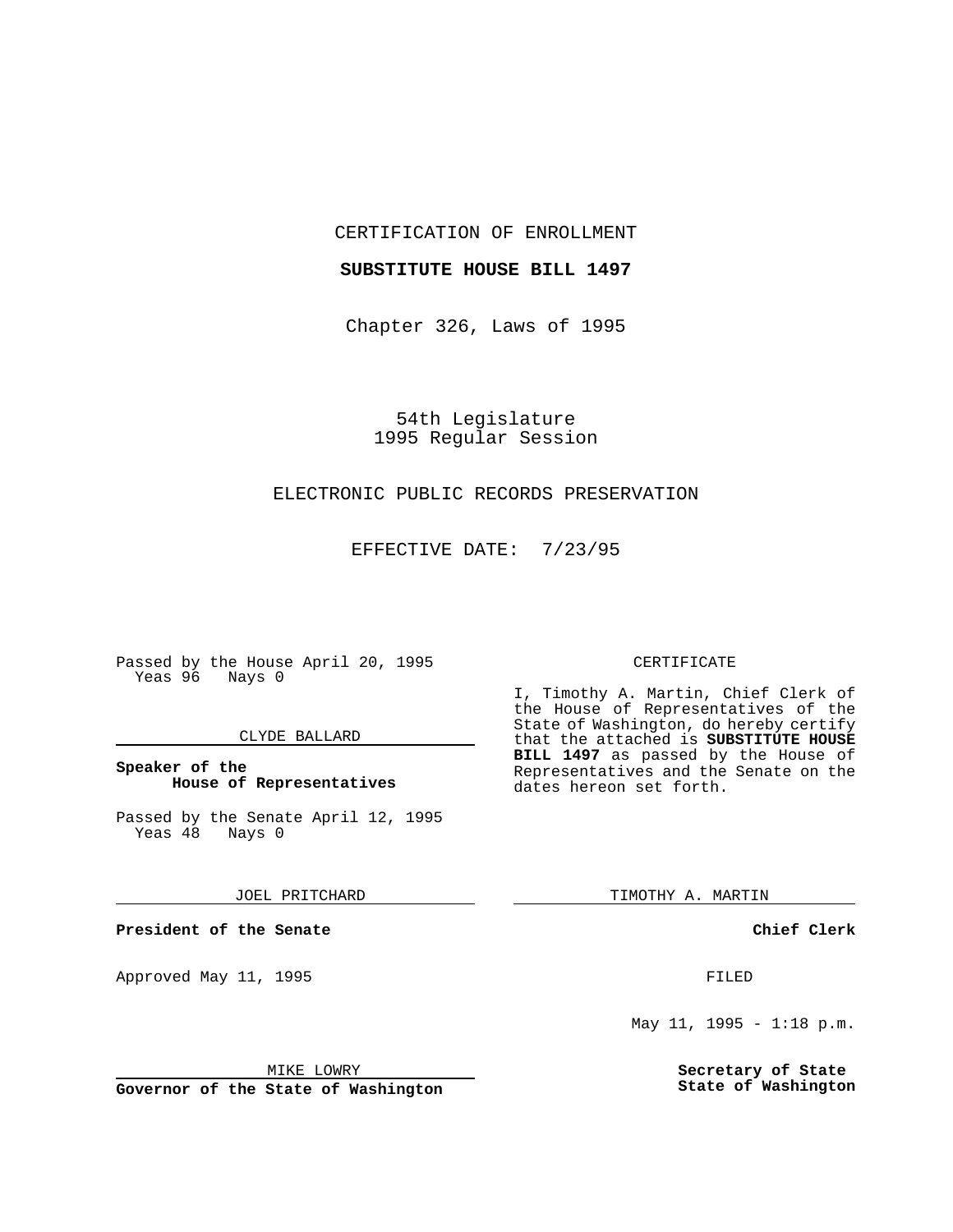# **SUBSTITUTE HOUSE BILL 1497** \_\_\_\_\_\_\_\_\_\_\_\_\_\_\_\_\_\_\_\_\_\_\_\_\_\_\_\_\_\_\_\_\_\_\_\_\_\_\_\_\_\_\_\_\_\_\_

\_\_\_\_\_\_\_\_\_\_\_\_\_\_\_\_\_\_\_\_\_\_\_\_\_\_\_\_\_\_\_\_\_\_\_\_\_\_\_\_\_\_\_\_\_\_\_

# AS AMENDED BY THE SENATE

Passed Legislature - 1995 Regular Session

### **State of Washington 54th Legislature 1995 Regular Session**

**By** House Committee on Government Operations (originally sponsored by Representatives B. Thomas and Dyer)

Read first time 02/13/95.

1 AN ACT Relating to the preservation of public electronic records; 2 reenacting and amending RCW 40.14.020; and creating a new section.

3 BE IT ENACTED BY THE LEGISLATURE OF THE STATE OF WASHINGTON:

4 **Sec. 1.** RCW 40.14.020 and 1991 c 237 s 4 and 1991 c 184 s 1 are 5 each reenacted and amended to read as follows:

 All public records shall be and remain the property of the state of Washington. They shall be delivered by outgoing officials and employees to their successors and shall be preserved, stored, transferred, destroyed or disposed of, and otherwise managed, only in accordance with the provisions of this chapter. In order to insure the proper management and safeguarding of public records, the division of archives and records management is established in the office of the secretary of state. The state archivist, who shall administer the division and have reasonable access to all public records, wherever kept, for purposes of information, surveying, or cataloguing, shall undertake the following functions, duties, and responsibilities: 17 (1) To manage the archives of the state of Washington;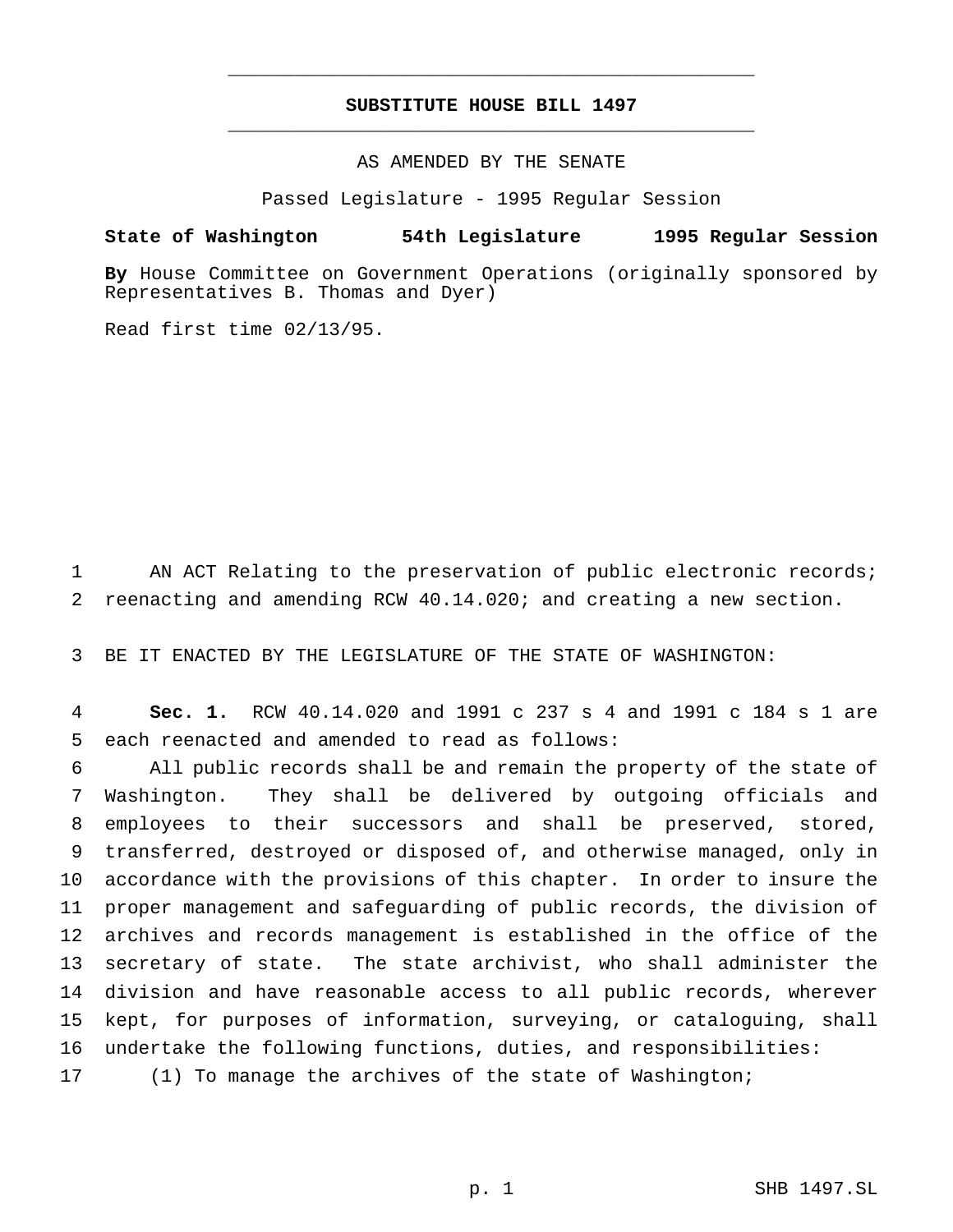(2) To centralize the archives of the state of Washington, to make them available for reference and scholarship, and to insure their proper preservation;

 (3) To inspect, inventory, catalog, and arrange retention and transfer schedules on all record files of all state departments and other agencies of state government;

 (4) To insure the maintenance and security of all state public records and to establish safeguards against unauthorized removal or destruction;

 (5) To establish and operate such state record centers as may from time to time be authorized by appropriation, for the purpose of preserving, servicing, screening and protecting all state public records which must be preserved temporarily or permanently, but which 14 need not be retained in office space and equipment;

(6) To adopt rules under chapter 34.05 RCW:

 (a) Setting standards for the durability and permanence of public 17 records maintained by state and local agencies;

 (b) Governing procedures for the creation, maintenance, 19 transmission, cataloging, indexing, storage, or reproduction of photographic, optical, electronic, or other images of public documents or records in a manner consistent with current standards, policies, and procedures of the department of information services for the acquisition of information technology;

24 (c) Governing the accuracy and durability of, and facilitating 25 access to, photographic, optical, electronic, or other images used as public records; or

27 (d) To carry out any other provision of this chapter;

 (7) To gather and disseminate to interested agencies information on all phases of records management and current practices, methods, procedures, techniques, and devices for efficient and economical management and preservation of records;

 (8) To operate a central microfilming bureau which will microfilm, at cost, records approved for filming by the head of the office of origin and the archivist; to approve microfilming projects undertaken by state departments and all other agencies of state government; and to 36 maintain proper standards for this work; ((and))

 (9) To maintain necessary facilities for the review of records approved for destruction and for their economical disposition by sale